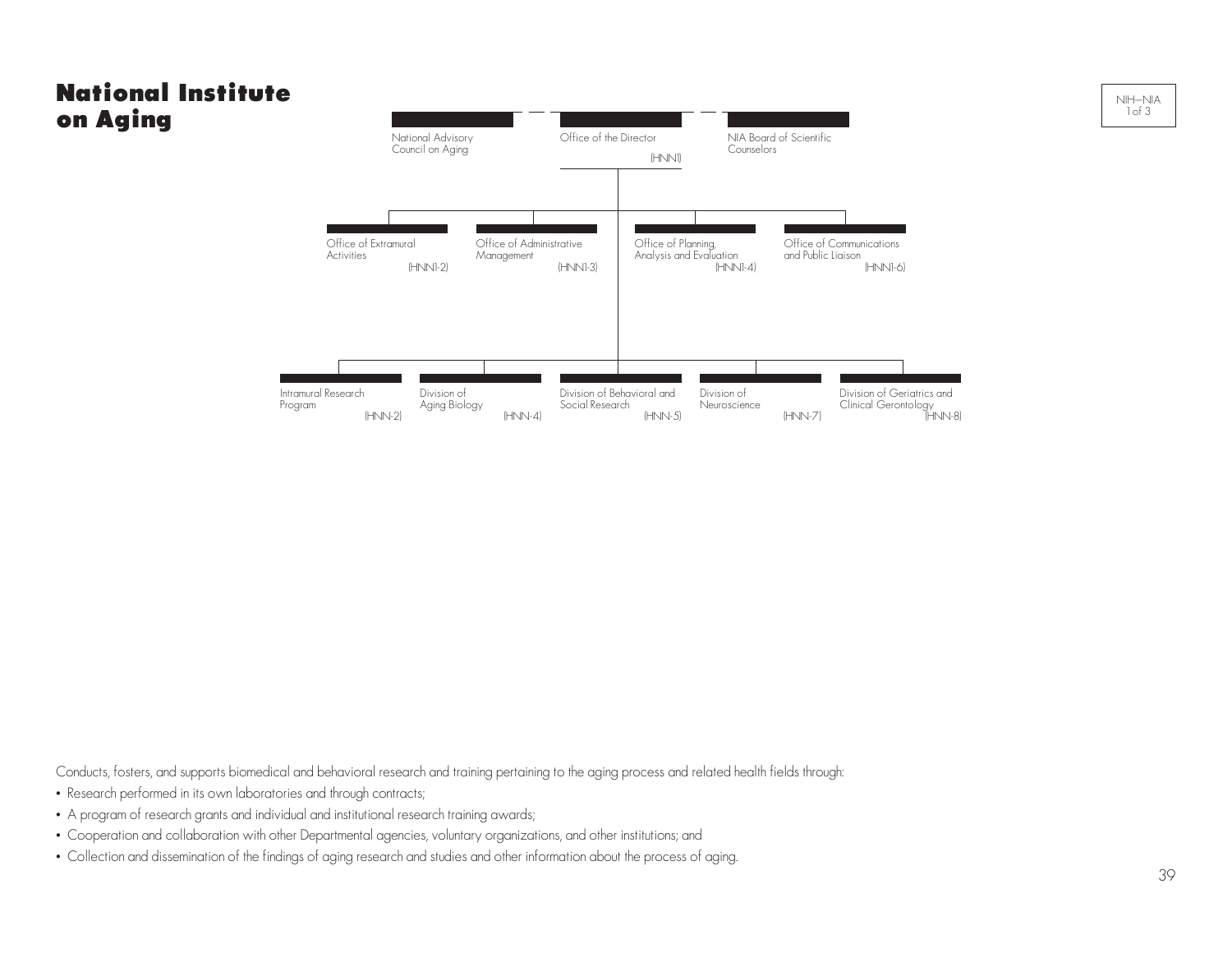## Office of the **Director** Office of the Director (HNN-2) Office of Extramural Office of Administrative Office of Planning, Office of Communications **Activities Management** and Public Liaison Analysis and Evaluation (HNN1-4) (HNN1-2) (HNN1-3)  $\overline{\phantom{a}}$ Financial Management **Branch** (HNN1-32) п Administrative Management Branch (HNN1-33) Information Technology Branch

Workforce and Strategic Planning Branch (HNN1-35)

(HNN1-34)

(HNN1-6)